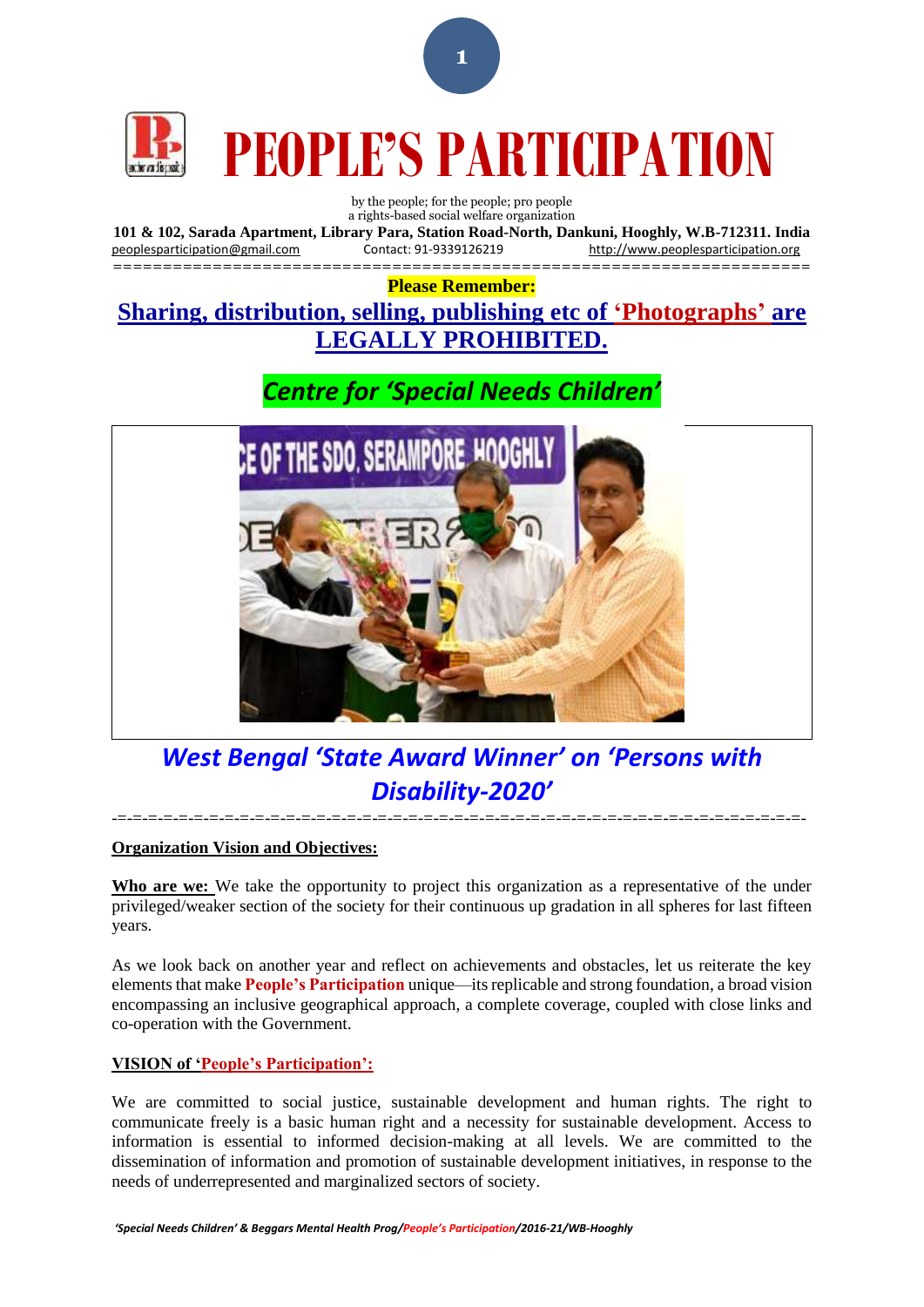**Mission:** Our mission is to utilize the available resources in such a way that their uses can lead to substantial improvement in the quality of life of the people with whom work is being done.



#### **Activities:**

#### **Our Activities towards 'Special Needs Children' and 'Mental Health of Homeless/beggars:**

- $\leftarrow$  E- learning Training-
- **↓** Community Based Rehabilitation-
- $\ddot{\bullet}$  Workshops with guardians-
- $\overline{\phantom{a}}$  Mental health of homeless people—
- Day Care Center for Special Needs Children & Adolescent-

In order to empower the targeted children with disabilities within Chanditala Blocks-I & II along with Dankuni Municipal areas of Sreerampore Subdivision; Hooghly District. Counselling to children and their parents, and legal support for availing benefits meant for **children with special needs** from the government at state level and central level. **PP** have identified and provided support through networking, creating awareness and training for a number of **children with special needs** to get education services in the mainstream schools. The community members are also deriving satisfaction by helping other families with similar challenges. The emphasis is given on dissemination of information, demystification, capacity building, training and orientation.

**PP** is engaged in working with the beggars' communities at Dakshineswar, Nimtala Ghat and Kalighat temple areas as well as Sealdah Railway Station areas. We have seen lot of beggars suffering from mental health problems. We do counselling them, help them for free Government shelters, free onetime food from 'free food distribution' organisation and temples; also linkage them with free treatment centres and Govt hospitals. Send many beggars' to NILD-Bono Hooghly for free treatment. Till date more than 63 beggars' assisted through our initiatives.

#### **Home Management:**

This programme will empower and train parents while training the children. This programme is also the first point of contact as it houses the Advisory and Referral Clinic where the person with disability is first assessed and a plan for the future is created with the family.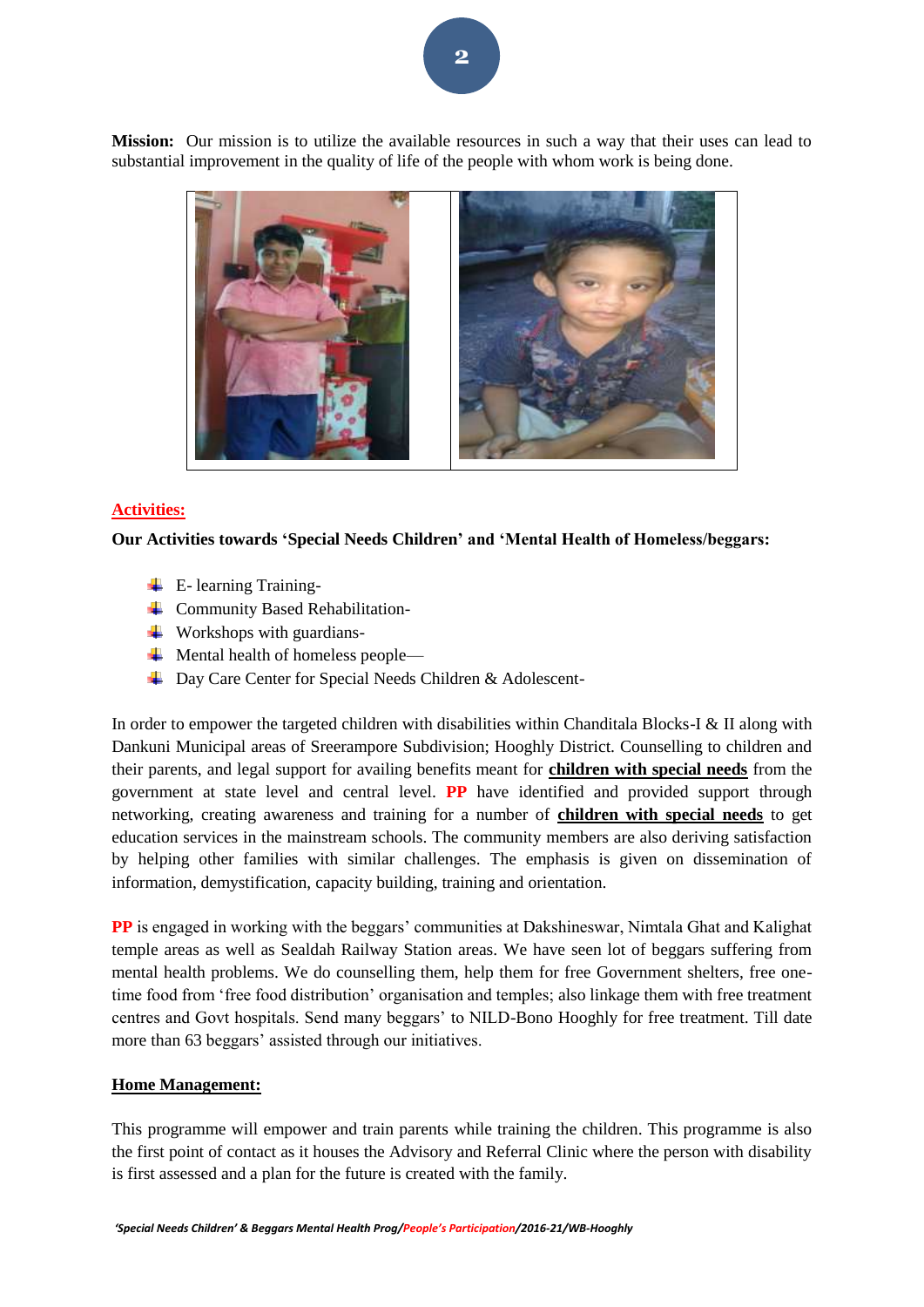

The Home management programme is designed to specifically suit Indian conditions. The focus is on demystifying disability, empowering and training the parent /family/caregiver to effectively meet the special needs of their child.

This programme caters to children who are not able to access rehabilitation services like special education, physiotherapy, communication therapy on a daily basis. **People's Participation'** visits to these children once a week along with the mother or caregiver. Parents are an essential part of the team that assesses the child's requirements, plans for his or her specific needs and later evaluates the success of the programme. Both mother and child receive training and parents taught the skills required to train the child on their own.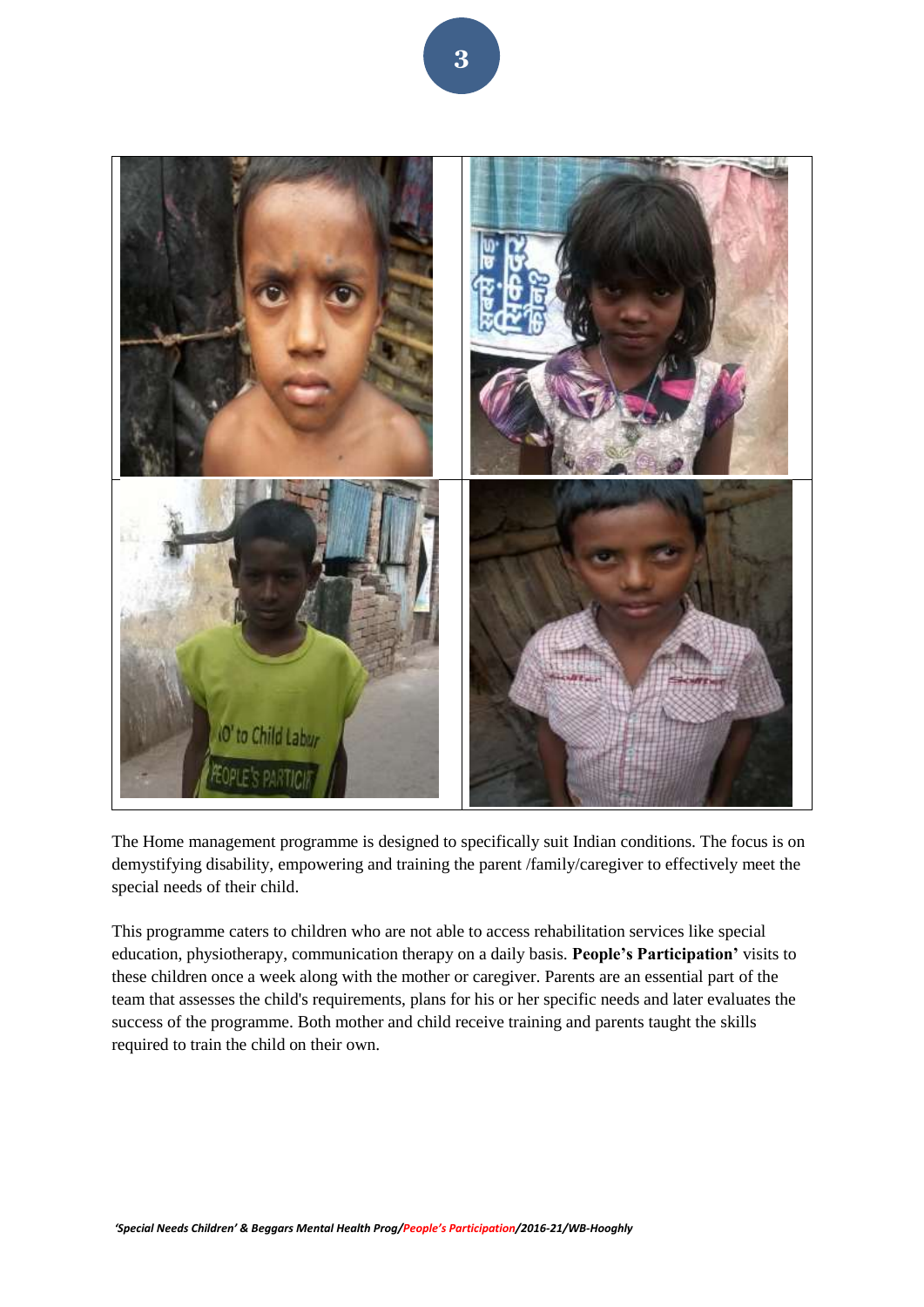

**People's Participation'** do train them to achieve maximum independence in self-help skills. PP helps them socialize and create a friends and buddies circle. Regular home visits will be conducted to help the extended family participate in the progress of the child.

The programme helps in:

- $\triangleright$  Formation of parent to parent support groups
- $\triangleright$  Effective early intervention and inclusion for children with cerebral palsy, mental retardation, intellectual disability and autism
- $\triangleright$  Empowering parents to play a more proactive role in the child's programme and in handling societal pressures



**Out-Station Programme:** This programme is based on the 'family based rehabilitation' model. It started on 2019 to make it convenient for outstation parents to avail of quality rehabilitation services. It is a comprehensive two/three- day counselling programme where the person with disability, and the family access this counselling training. The whole team of volunteers make itself available. The programme is schedule over holidays to provide this service without denying services to children who attend other programmes. Follow up programmes will be conduct once in three/six months and parents trained to continue the programme when they go back.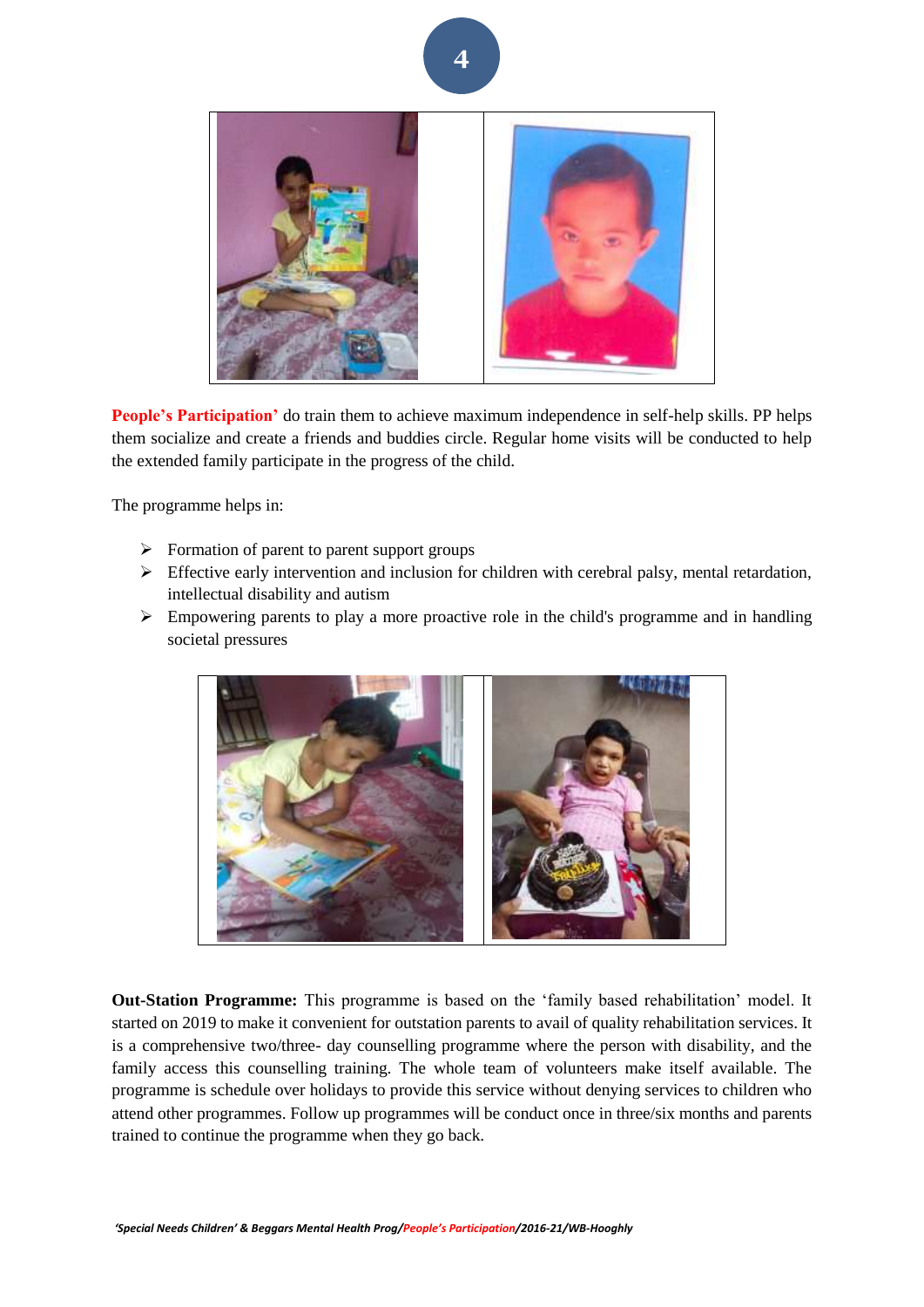

Our mission of sharing information and reaching out where services are not available for persons with disabilities is fulfilled through the community based rehabilitation programme. The first initiative is an outreach programme of **People's Participation'** within Dankuni Municipal areas and Chanditala Block-I & II, Hooghly District in West Bengal.

**Today PP is an independent organization with its volunteers.**



This programme focus on capacity building to other people in rural, semi urban areas and slum communities. Grassroots workers do train to work with the persons with disabilities. Depending on the needs of the community, specific partnership details will be plan, work out and evaluate together by both organizations in terms of objectives, time, and modality.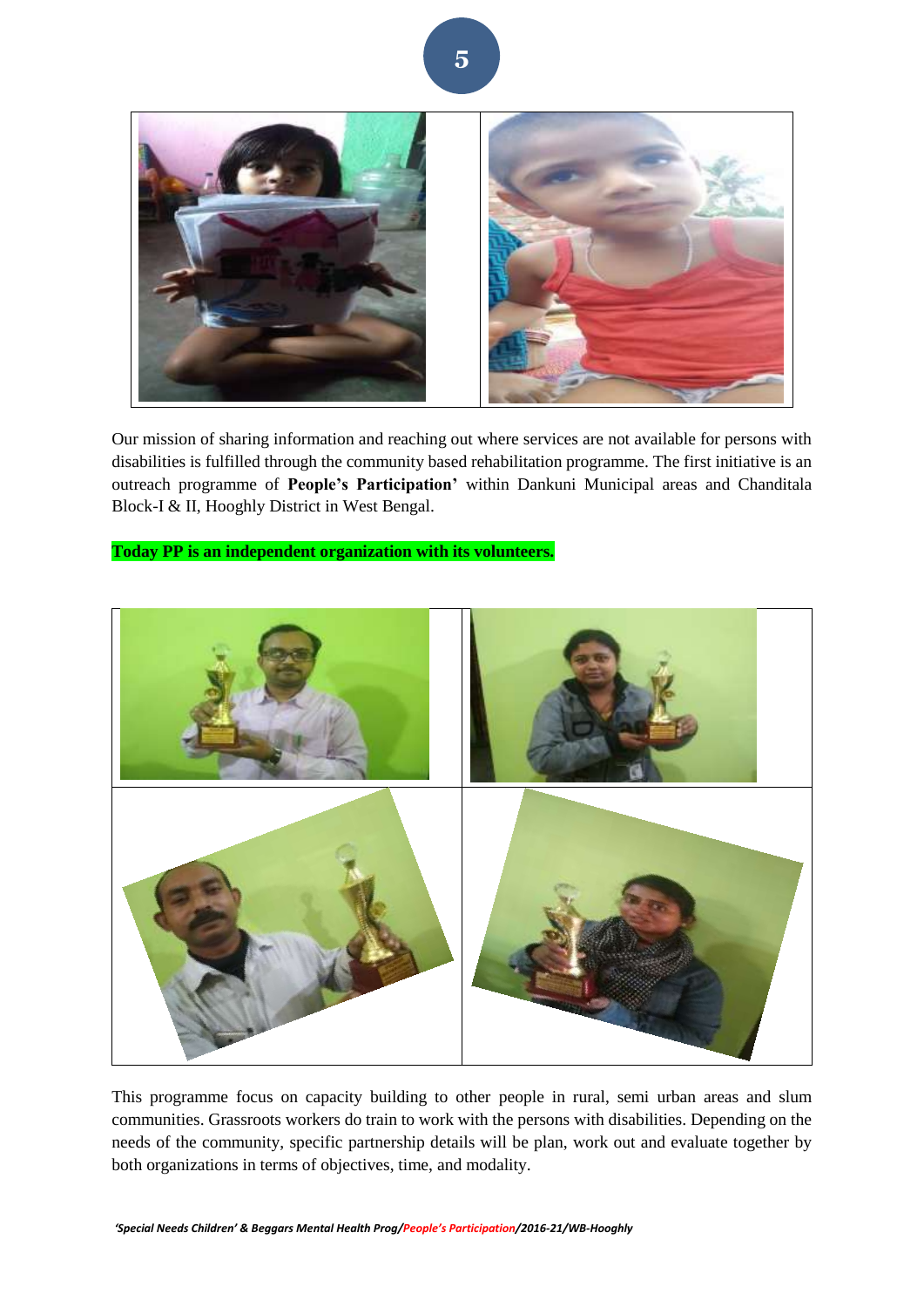The objective, typically, is for the organization to become self-sufficient over a period of time, in working with people with disabilities. It is also the aim of the programme to build a perspective to disability in the community.

#### **The programme:**

- **»** Provide initial and ongoing training to CBR workers
- **»** Build up resource centres /programmes as required
- **»** Organize periodic visits to the specific organization by **People's Participation'**
- **»** Provides linkages to other Govt & Non Govt organizations



This programme will result in the empowerment of CBR workers. They will be able to reach the unreached in remote pockets within Chanditala Blocks-I & II, along with Dankuni Municipality in Hooghly District of West Bengal.

**In September, 2014 Kolkata witnessed the launch of a unique community based care and support program for the Beggars Community under the guidance of 'People's Participation'**. It was a pilot project in Dakshineswar & Bhutnath/Nimtala Temple area to conduct a study on the prevalence of Homeless Mentally ill (HMI) along with the Community Resources available to evolve a Community Based Care and Support Program for Homeless Mentally ill. The project aimed to initiate emergency care and support including treatment for identified population. Generate awareness in the community

*'Special Needs Children' & Beggars Mental Health Prog/People's Participation/2016-21/WB-Hooghly*

**6**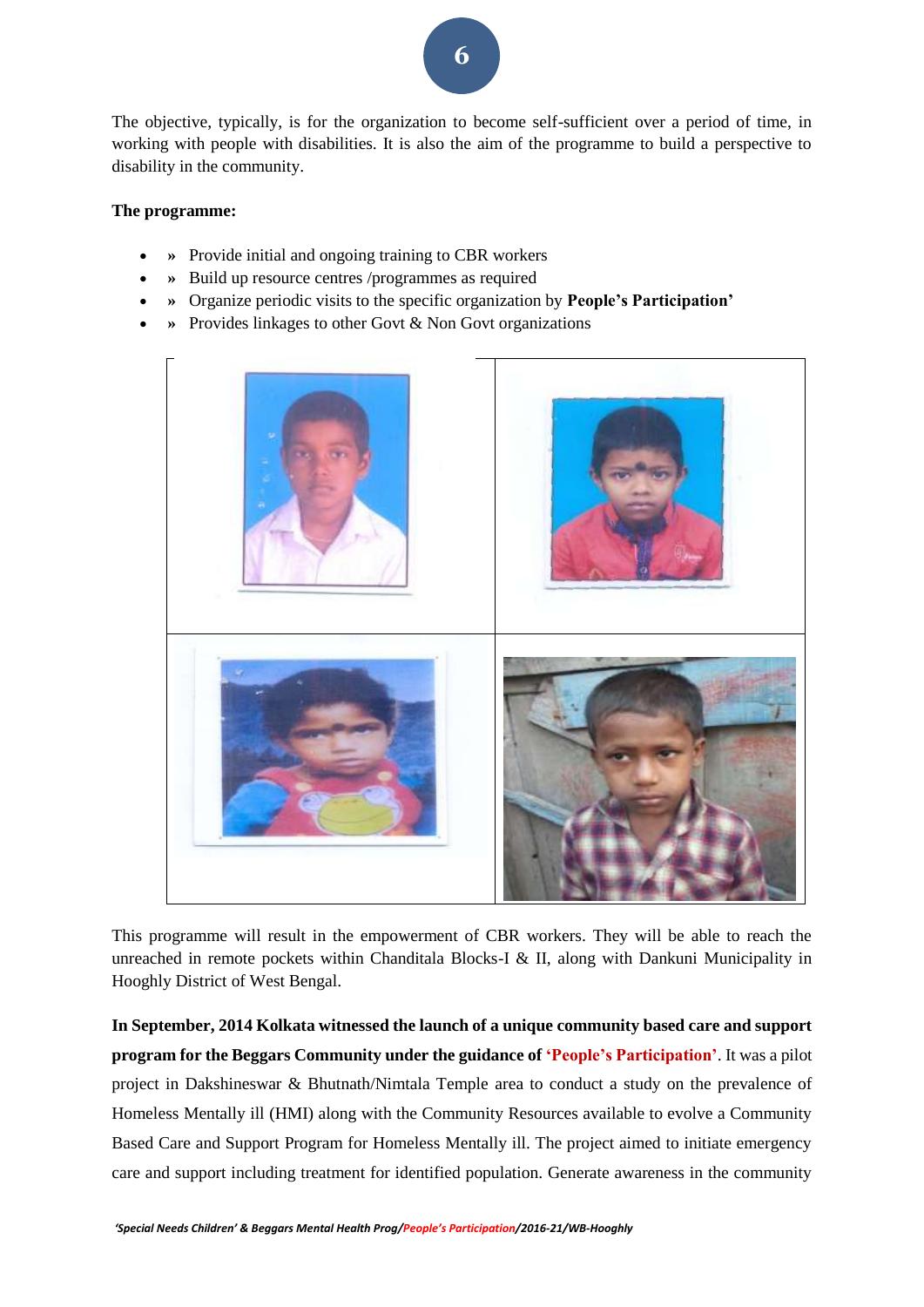

about mental health related issues, needs of homeless mentally ill, develop linkages between GOs/NGOs/CBOs to evolve strategies to help the HMI and thereby developing the ground for a sustainable community care model in the long run.



**In 2021, from 12th January, People's Participation is going to open its free cost open 'Day Care Centre for the Special Needs Children' at "Rail Gate-9-North, Mallickpara, Dankuni, Hooghly, West Bengal-712311"; with its minimal financial donations, along with its educated volunteers'.** 

#### **Discussion:**

In keeping with our mission of providing critical support for the empowerment/ advancement/ betterment of the most disadvantaged groups in society, we have started working with **children with**  special needs (CWSN) since 3<sup>rd</sup> December; 2016 (World Disability Day). We aim that children with special needs, who are entitled to the same human rights as all other Indian citizens, should have adequate opportunities for their holistic development, empowerment, and integration in mainstream society. Towards these goals, we are working with CWSN, their parents, educators and other state and non-state actors who work with them. Since 2016, we are conducting a Community-based Rehabilitation programme for 'Special Needs Children' residing in different villages of Chanditala Blocks and Dankuni Municipality areas. **People's Participation** has identified more than 400 children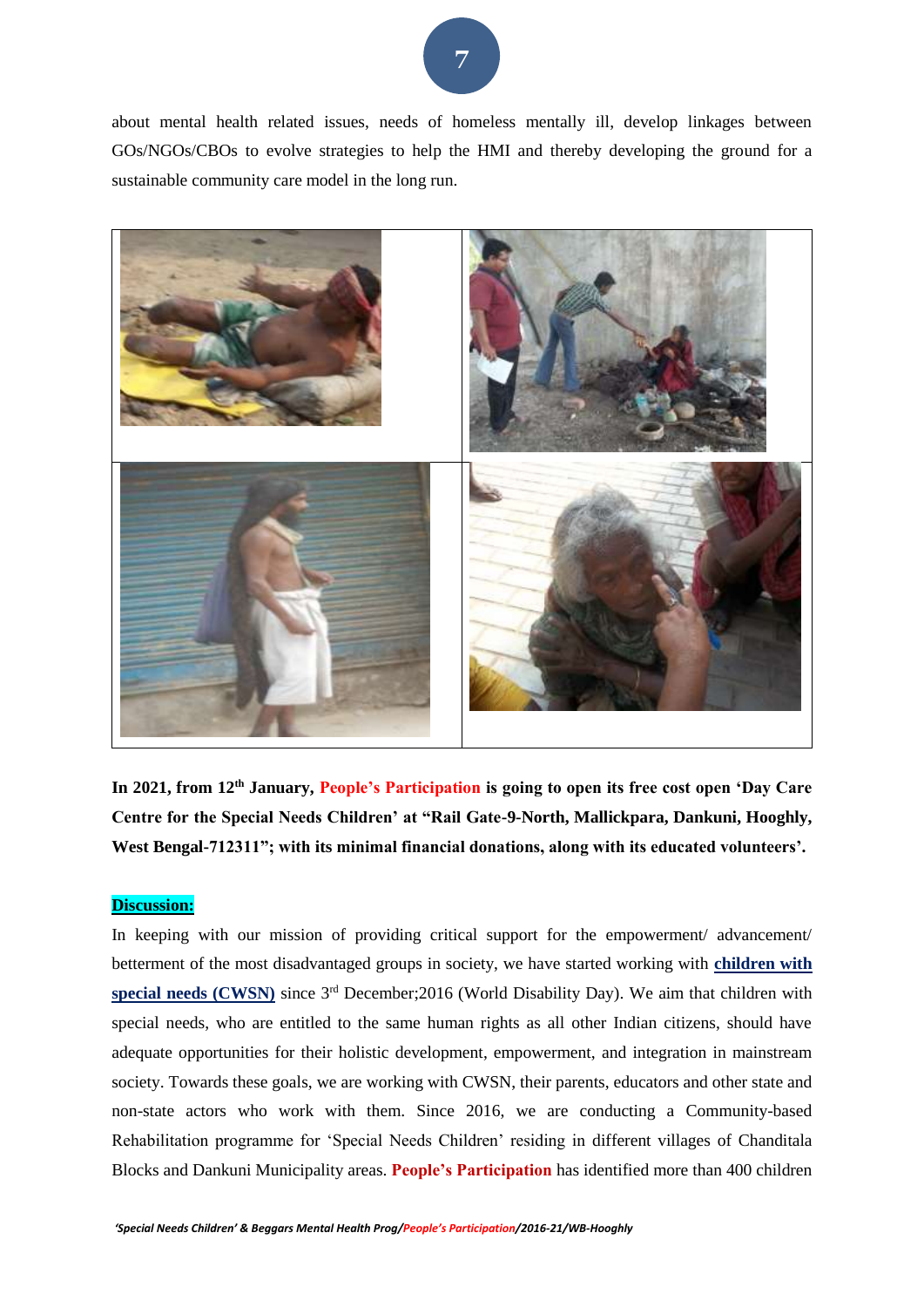with special needs in these two areas and has been providing support through networking, awareness generation and training so that children with special needs may get education services in mainstream schools. In the process, we have also built capacities of the community who, in turn, are helping other children /families facing similar challenges. However, the targets of complete and continued integration into mainstream education are still a long way off.

The inclusion movement offers a variety of positive academic, social, and behavioural opportunities for students with special needs. In India, as also globally, inclusive education policy considers different subgroups with special educational needs (SEN). However, some subgroups of SEN students do not receive enough attention. Most vulnerable subgroups are students with disabilities are Intellectual Disability, Autism, whose educational needs are often neglected even by special education programmes of state and non-state actors. This lack of educational opportunities results in a lifetime of poverty, unemployment and exclusion.

Our approach is to work with different stakeholders such as School teachers, local Panchayats, Block Development Office, Sarbasikhsa Mission, & through dissemination of information, demystification, capacity building, training and orientation in order to improve the access of all children with special needs and different educational disabilities to educational and allied services.

The education of children with different kinds of learning difficulties can be achieved through the combination of home-based and alternate educational settings/ mainstream educational settings with additional support systems. While a major focus of these educational programmes is to enable them to achieve independent living skills, they can also help nurture capabilities and talents that can help these individuals lead richer, fuller lives and facilitate their inclusion and integration into mainstream sociocultural and economic systems. Towards this end, we are seeking (and working in) partnership with state and resource-rich non-state actors to identify critical systemic and information gaps so that resources can be most effectively channelized for services most needed by the community of CWSN.

At the same time, we are working closely with parents of CWSN, often their primary caregivers and the most emotionally involved, enabling them to become effective teachers for the overall development of CWSN. The aim of our community-based programme is "school preparedness and preparation for life" where parents, especially from low income families with pressing concerns of income generation and with little or no education, are being equipped to take on the role of parent-teachers.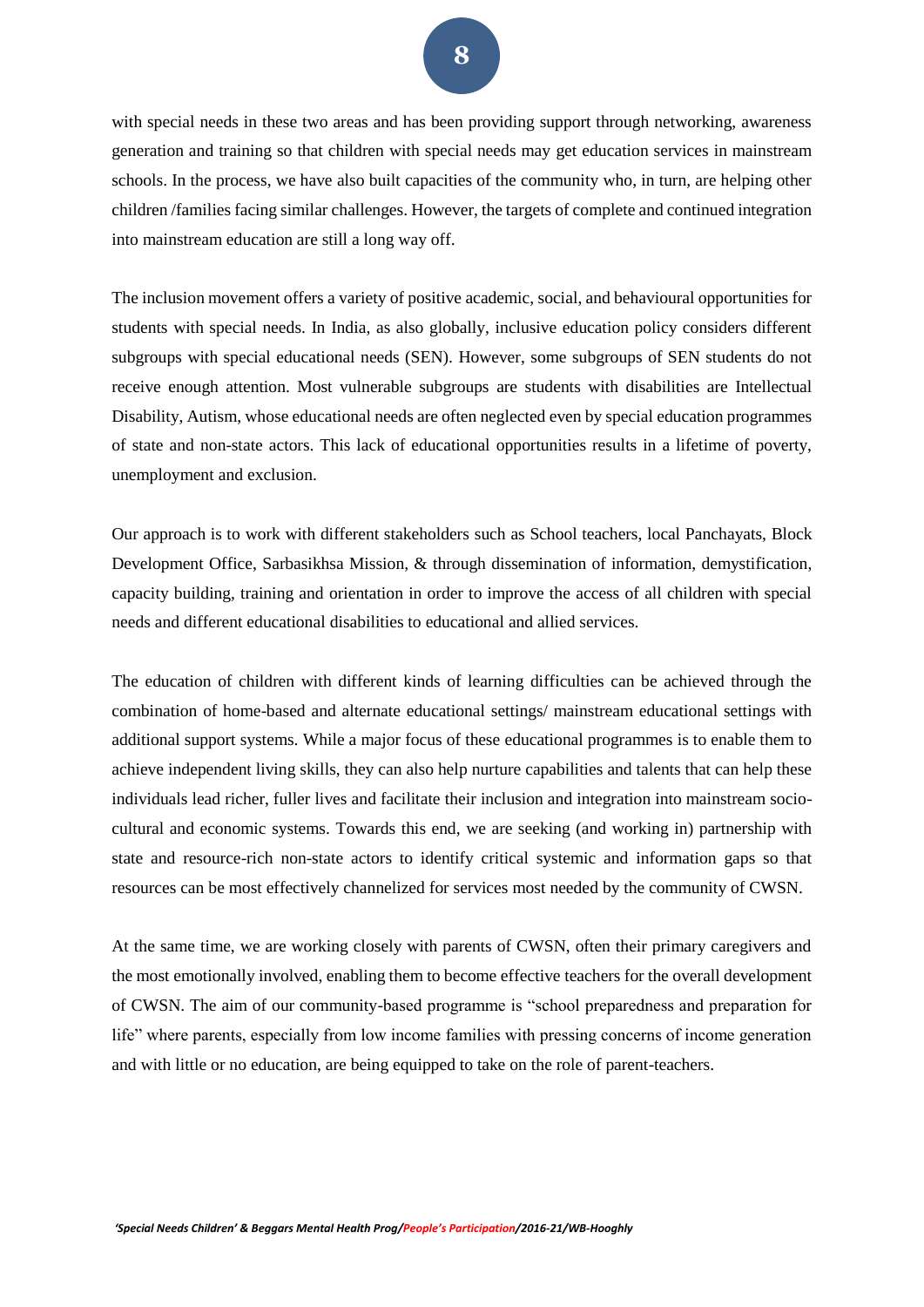

Technology is being increasingly integrated into educational programmes to increase effectiveness and outreach. E-learning technologies can promote the inclusion of students with various disabilities in education. **People's Participation (PP)** has started an e-learning center (alternatively, integrated learning center) for providing support for the holistic development of CWSN. The e-learning (integrated learning) center will currently focus on children with special needs residing in Chanditala Blocks and Dankuni Municipal areas of Hooghly District (West Bengal, India). In the future, **PP** aims to provide various kinds of support to children with special needs residing in other areas through the online mode.

Started in 2019, the e-learning (integrated learning) centre provides (i) counselling to children with special needs and their parents; (ii) regular training on 'how to train those CWSN in home (Drawing, Sports and training related specific indoor games, exercises in homes, daily education, counselling, speech therapy, etc) through online mode who have Android phones only. And who does not have android phone we do call their guardians or caregivers and counselling them as regular basis. This online training centre consists of special educators, Govt officials, trainers, social workers, other volunteers.